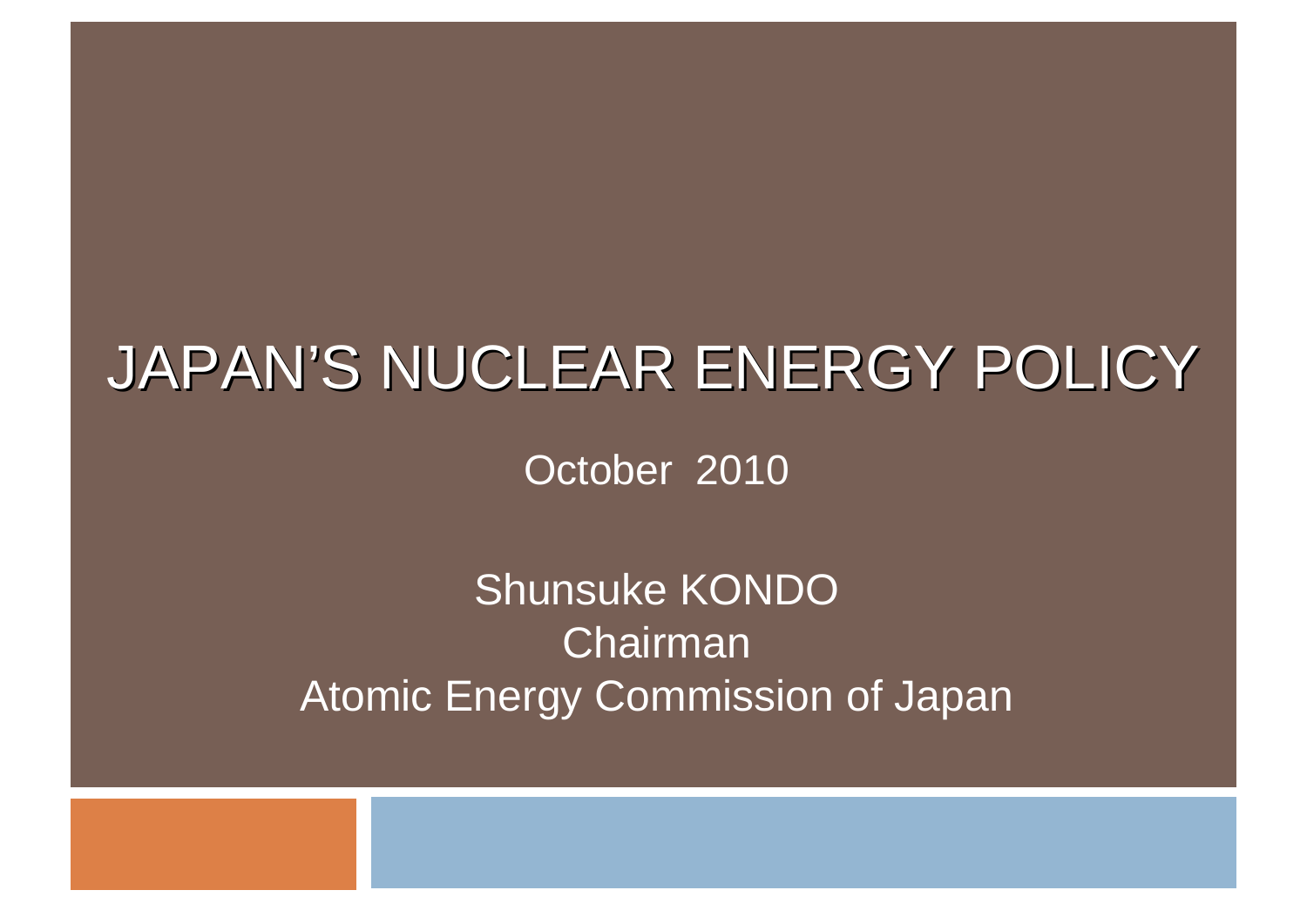

- **2**
- $\bullet$  Maintain proper infrastructure for the promotion of safe, secure, safeguarded and sustainable utilization of nuclear energy and make the share of nuclear in electricity generation greater than 40 % in 2030.
- $\bullet$  Reprocess used-fuel from LWRs with the domestically available capability, utilize fissile material thus recovered in LWRs for the time-being, and dispose the vitrified high-level radioactive waste from the reprocessing process into a deep geologic repository.
- $\bullet$  Promote nuclear energy research and development (R&D) efforts, including those for commercializing fast breeder reactor and its fuel cycle technology that can attain better fuel utilization and waste minimization before 2050.
- $\bullet$  Promote international cooperation and trade for assuring safe, secure, safeguarded and sustainable utilization of nuclear energy in every part of the world, with a view to contributing to the improvement of the welfare of humankind.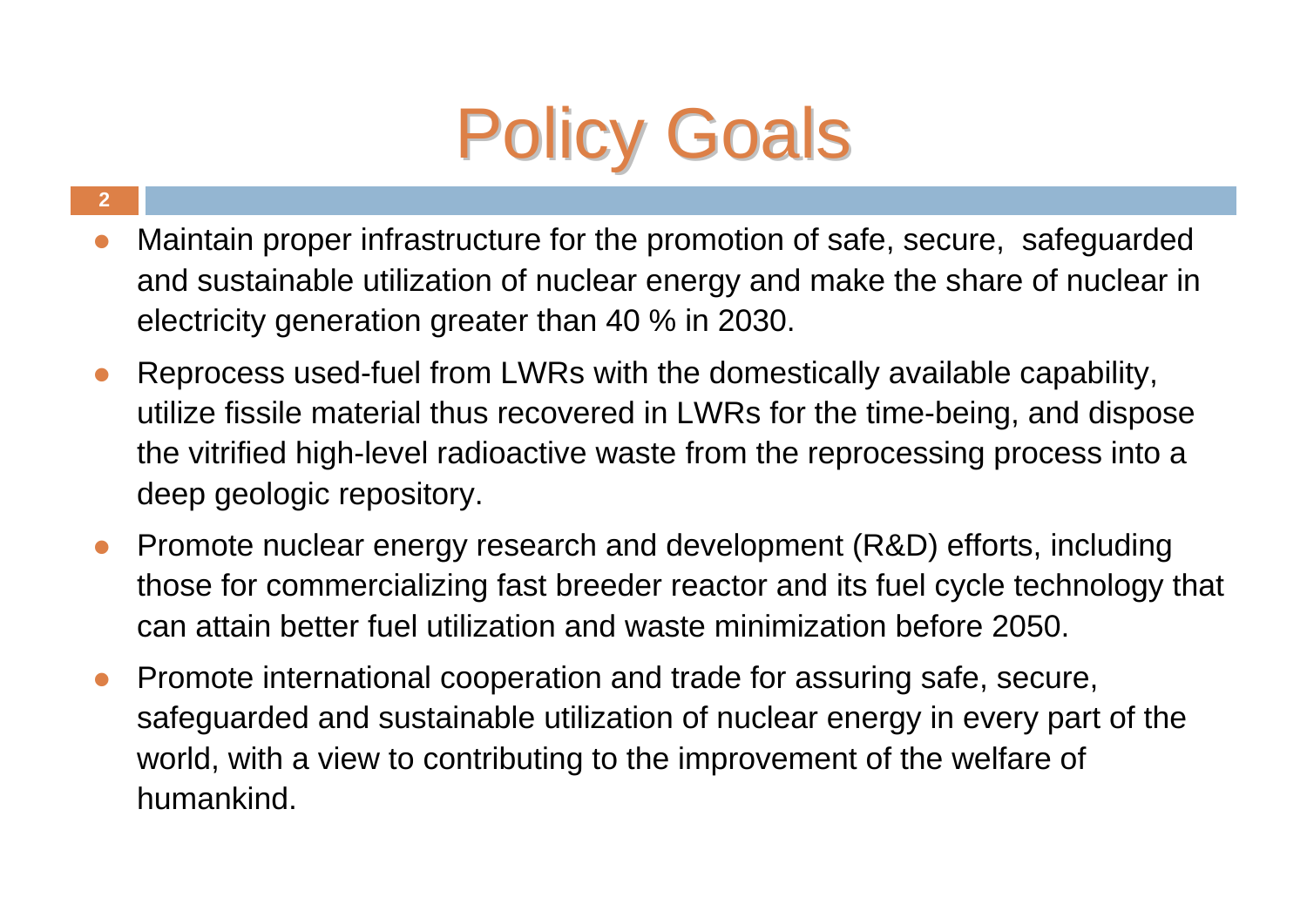## **Nuclear Power Generation: Current Status**

• As Tomari-3 started operation in last December, 10 electric power companies are currently operating 54 LWRs (49 GWe) that supply about 30% of electricity.

- Tsuruga-1 started operation beyond 40 years in April this year and Mihama-1 will do so in December.
- The nuclear power contributes to the reduction of the 300 Mt  $\mathsf{CO}_2$  emission annually as well as to the increase in Japan's energy self-supply ratio from 4 % to 16 %, as it can be categorized as an indigenous energy source.
- 2 units (Ohma, Shimane-3) are under construction, 3 applications to construction permit (Tsuruga-3&4, Higashidori-1) are in the final stage of regulatory review. On the other hand, 3 units ( Tokai, Hamaoka-1&2) are in the decommissioning phase.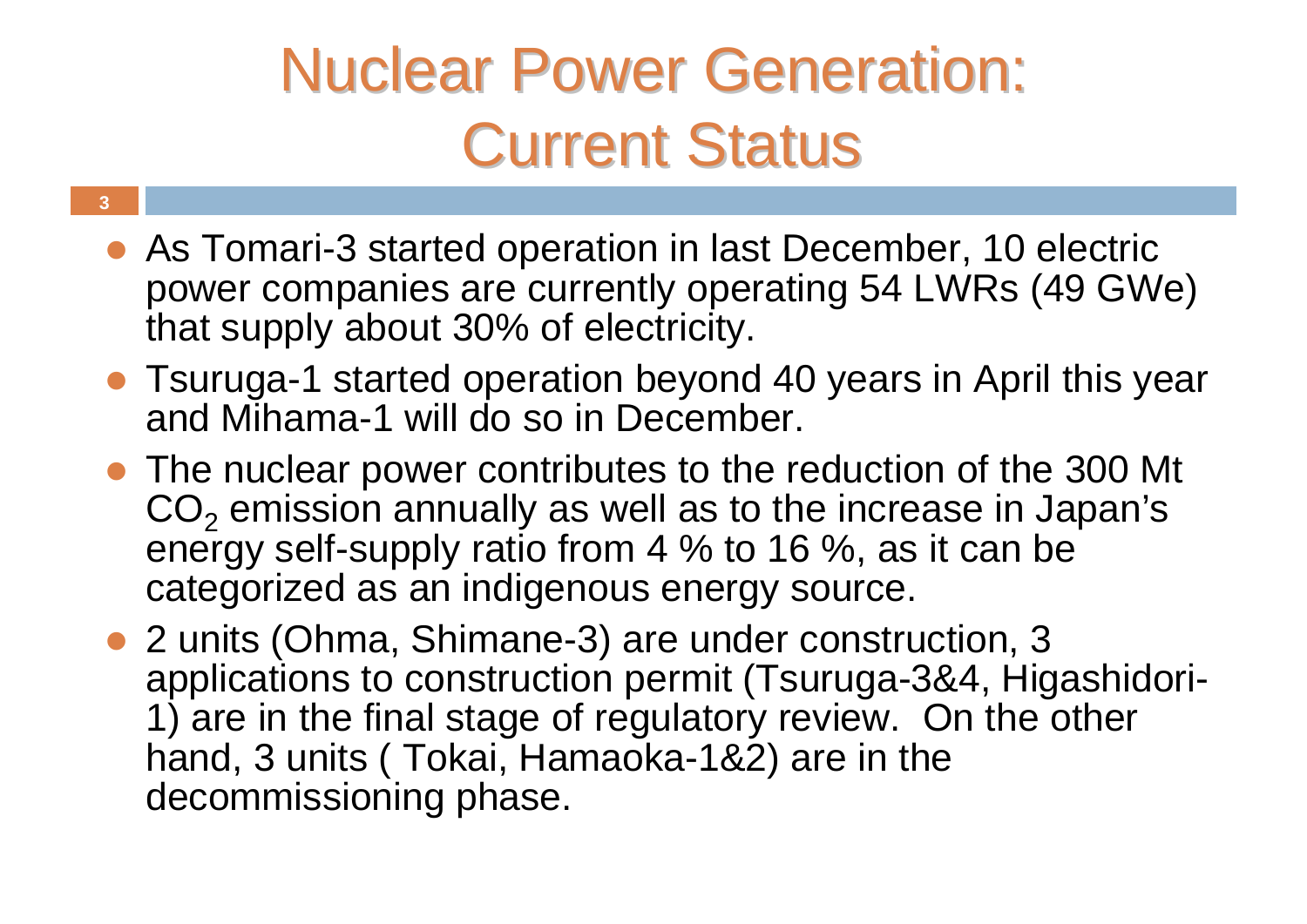## **Nuclear Power Generation: Current Issues**

- It is specified in the basic energy plan decided by the Cabinet this June that the share of nuclear in power generation is expected to be 49% in 2030 as a part of actions for combating global warming: In order to attain this goal, we are required to;
	- Improve the capacity factor of operating plants, 85% by 2020 and 90% by 2030 through strong quality management and the adoption of the new maintenance rule that makes it possible to program the schedule of legal inspection and thus continuously operate for more than 14 months before a planned shutdown for maintenance.
	- ◆ Promote ageing management of long-life plants with a view to continuing their operation beyond 40 years:
	- $\blacklozenge$  Promote the replacement of aged plants with new plants and the addition of new plants: EPCs are expected to construct 9 units by 2020 and 14 units by 2030:
	- $\blacklozenge$  Pursue the public understanding of the validity of such regulatory innovation as well as the importance of nuclear energy for both assuring energy security and combating global warming.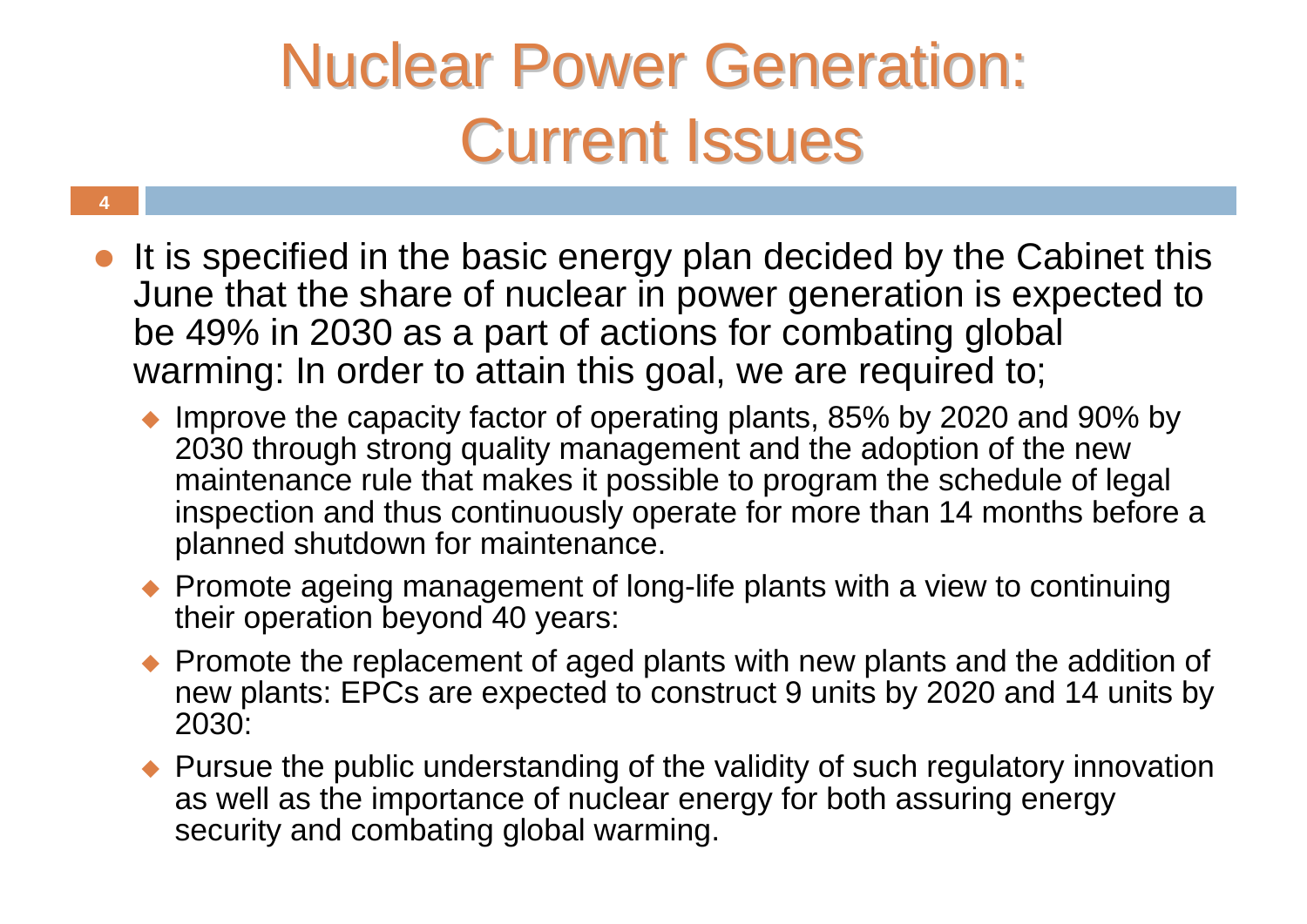# Average Capacity Factors (%)

| FY.  |           |           |      | BWR   PWR   Total   OUTAGE> 3 Month: <i>italic: due to earthquake</i> |
|------|-----------|-----------|------|-----------------------------------------------------------------------|
| 2005 | 65.2      | 81.5 71.9 |      | $\vert$ On1-3, H1&2, 2F3, M3                                          |
| 2006 | 63.9      | 79.2      | 69.9 | On1-3, H1&2, 1F1, H5, S2, M3, G2                                      |
| 2007 | 49.7 77.8 |           | 60.7 | $K1$ -7, $H182$ , S182, On3, 1F1, Ts2, M2, Tk2, Tk3                   |
| 2008 | 51.1      | 73.7      | 60.0 | $K1$ -7, S1, 1F1, H5, Ts2, To1, To2, M2, Tk3, Tk4,                    |
| 2009 | 55.5      | 78.0      |      | 65.7 X 7-7, S2, 1F3, H4, H5, On2, Ts2, To2, O1, O2                    |

- •K1,6&7 are now in operation. K5 is ready for restart.
- • 1% increase in the capacity factor corresponds to the reduction of 3Mt-CO $_{\rm 2}$  or 0.2% of Japan's total CO $_{\rm 2}$ emissions.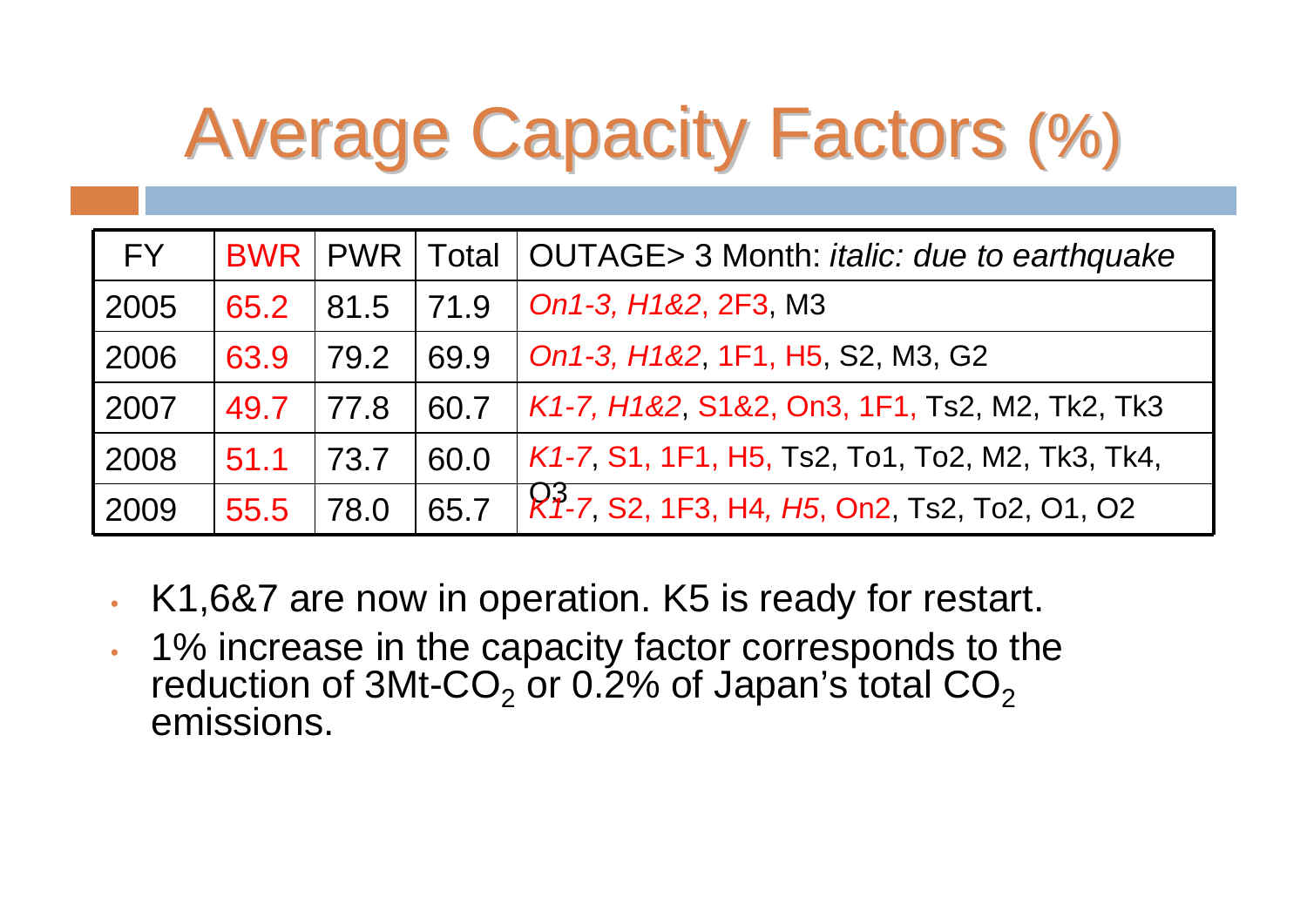## **Nuclear Power Generation : Results of Pubic Opinion Survey**

| • Promotion or phase out<br>• Positively promote<br>• Cautiously promote<br>• Maintain status quo                |                                 | 8.0%<br>47.1%<br>20.2% | 9.7%<br>49.8%<br>18.3%          |
|------------------------------------------------------------------------------------------------------------------|---------------------------------|------------------------|---------------------------------|
| • Feel easy or feel uneasy<br>• Feel easy<br>• Feel easy on balance<br>• Feel uneasy on balance<br>• Feel uneasy | 4.4%<br>20.4%<br>48.1%<br>17.8% |                        | 6.1%<br>35.7%<br>43.4%<br>10.5% |
| • The reason why feel uneasy:                                                                                    |                                 |                        |                                 |

• Accident is probable.

- Accident has occurred.
- Japan is a country with frequent earthquakes.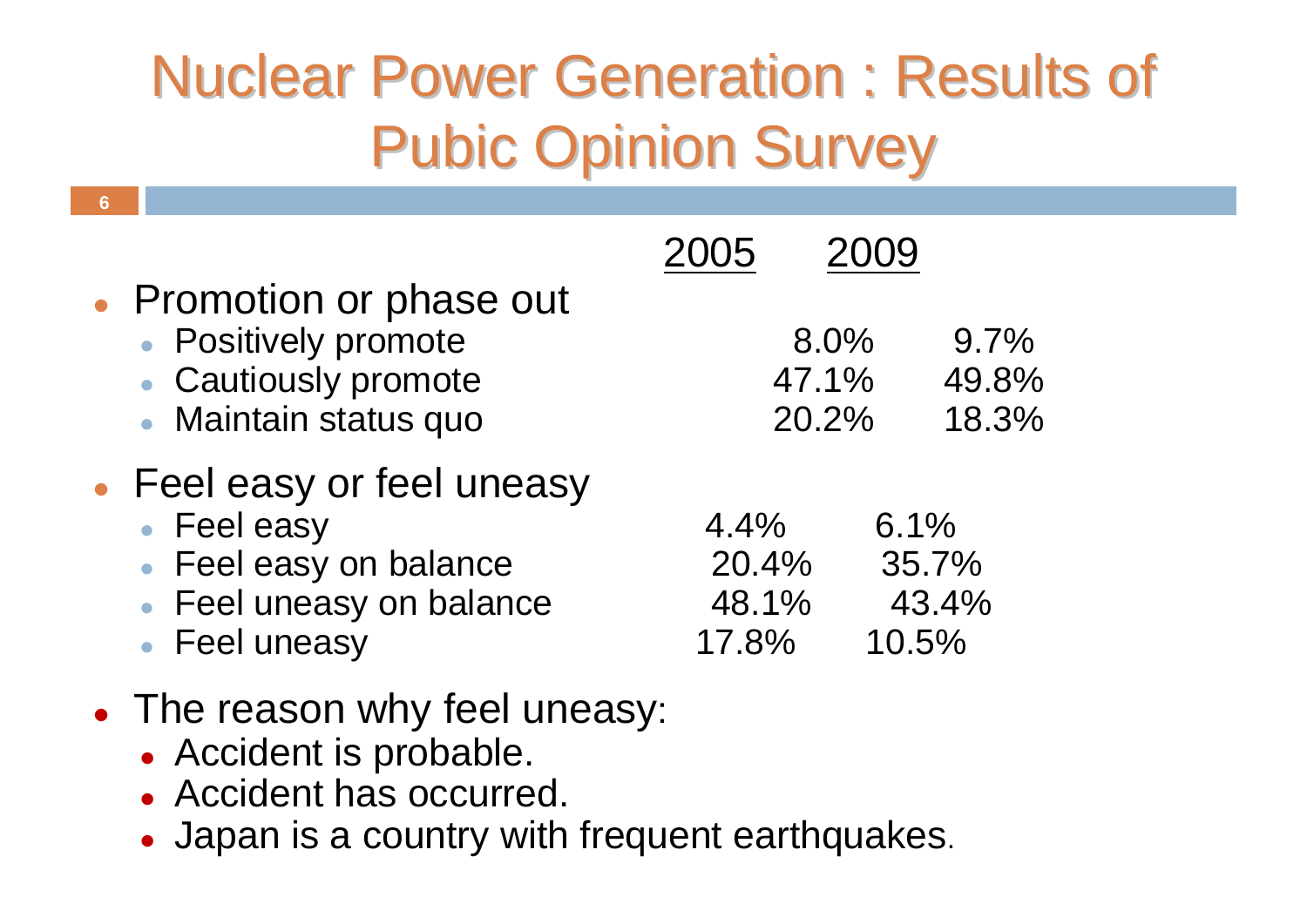# **Front-End of Fuel cycle**

#### **7**

### □ Secure uranium

- Concluding long-term supply contracts with various suppliers in diverse areas
- **<u>n</u>** Participating in mining projects
- □ Secure conversion and enrichment services
	- Concluding long-term contract with major suppliers
	- Assuring domestic enrichment capacity up to 1,500 ton SWU by introducing the next generation centrifuge machine in 10 years.
- □ Secure fuel fabrication services
	- **EPCs are enjoying competition among domestic and foreign** fabricators.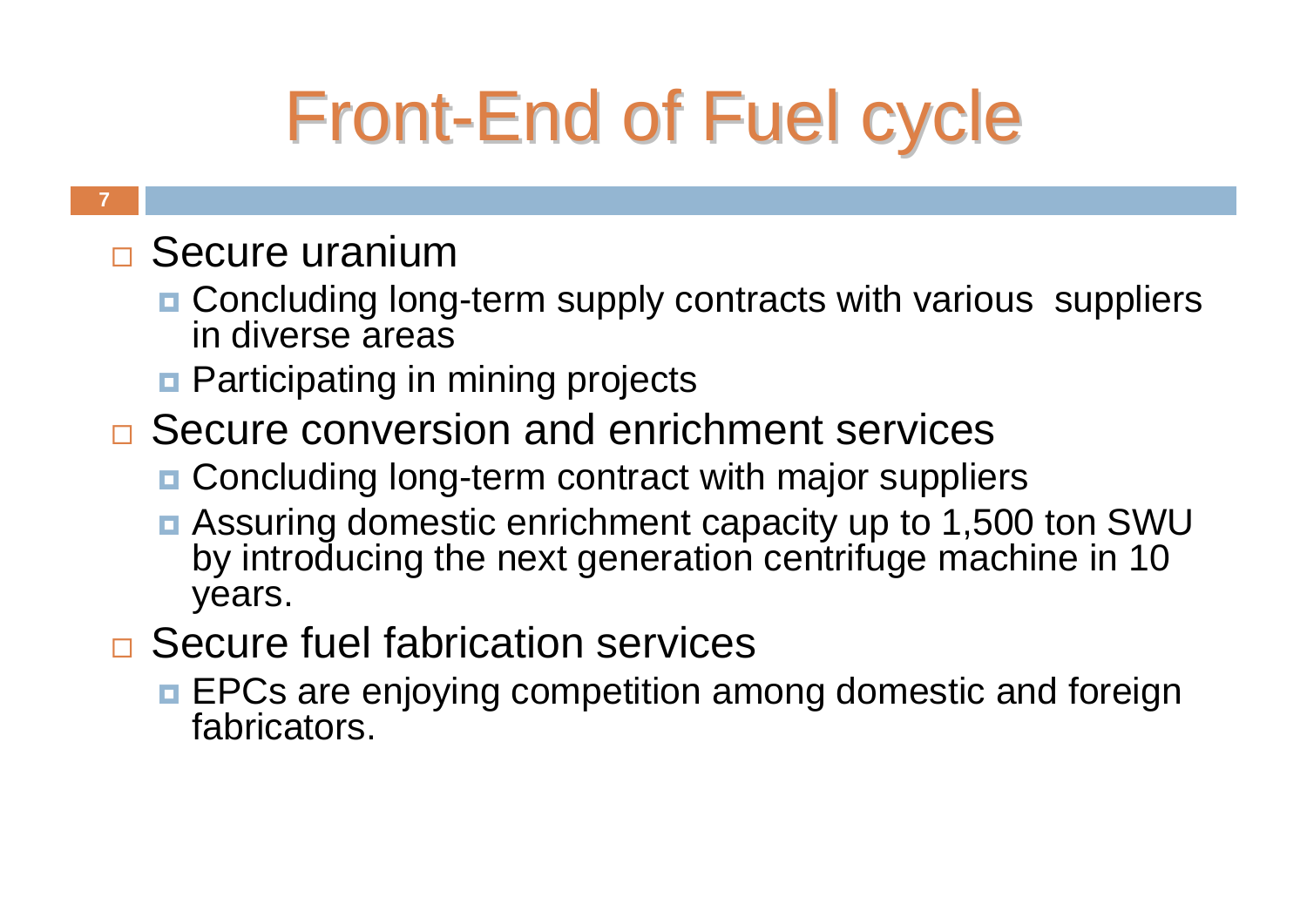# Back –End of Fuel Cycle

#### **8**

### **Used Fuel Management**

### ■ 40,000 tons to be generated during 2009 - 2046:

- $\checkmark$  16,000 tons will be reprocessed in RRP after reprocessing 15,500 tons already stored:
- $\checkmark$  24,000 tons will be stored at spent fuel storage facilities at reactor or interim storage facilities away-from-reactor for the time being and will be reprocessed at the second commercial reprocessing plant in the future.

### ■ Key activities are to;

- Assure MOX fuel fabrication capability;
- Start the operation of RRP;
- Assure spent fuel storage capability (At-Reactor and Away-From-Reactor facilities)
- **Promote the construction of high-level radioactive waste** disposal facility.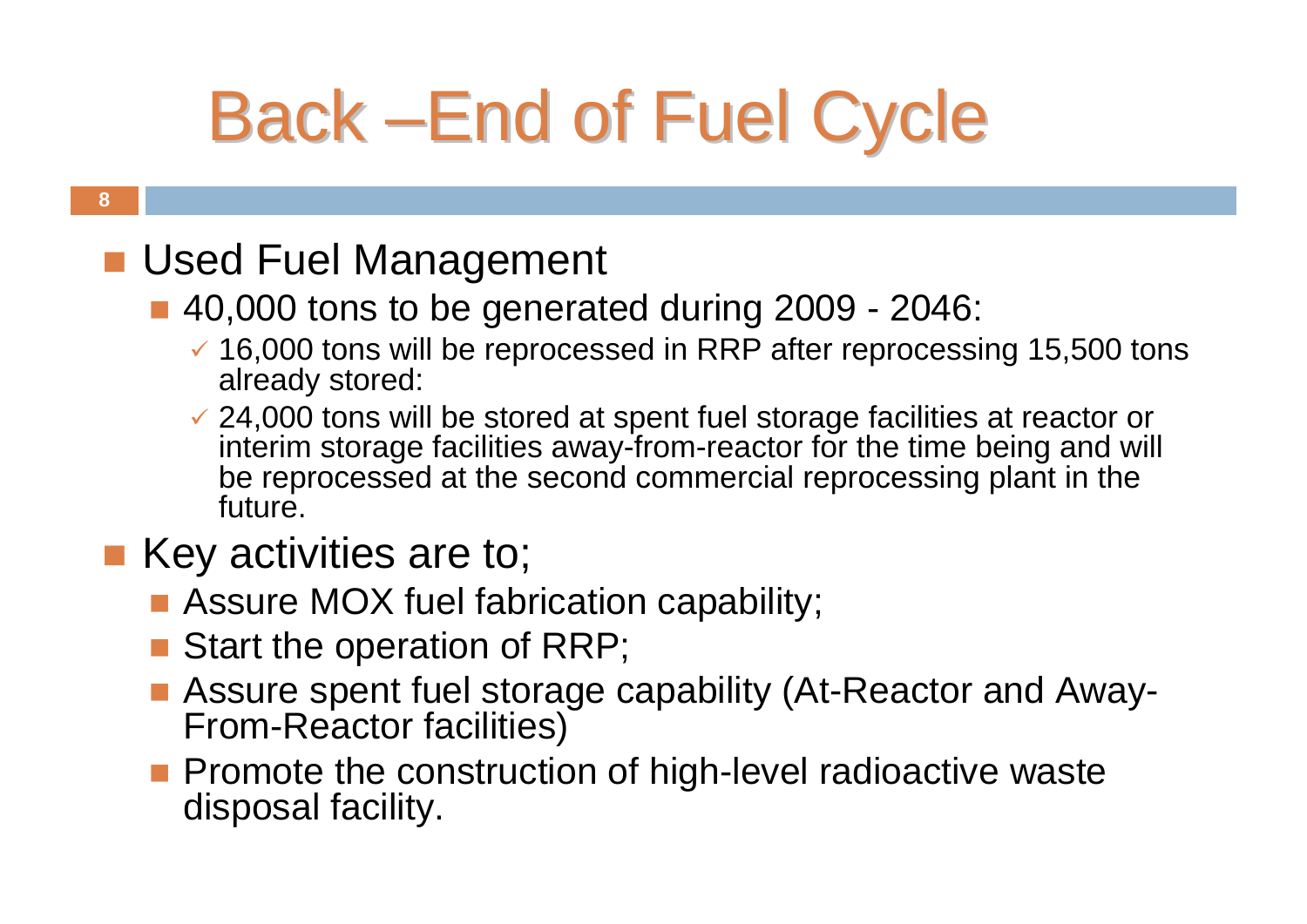# Use of MOX Fuel

- **9**
- 7 LWRs (including Ohma ABWR of which core can load MOX fuel fully) were licensed to load MOX fuel: Genkai-3, Ikata-3 and Fukushima1-3 have started operation, loading MOX fuel.
- 2 LWRs are under regulatory review on this matter.
- Rokkasho MOX fuel fabrication plant (JMOX) is to start operation in 2015.
- JAEA restarted the operation of Monju in May 2010.
- Spent MOX fuel discharged from LWRs shall be stored until fast breeder reactors will be introduced: plutonium recovered from this fuel will be fed to FBRs.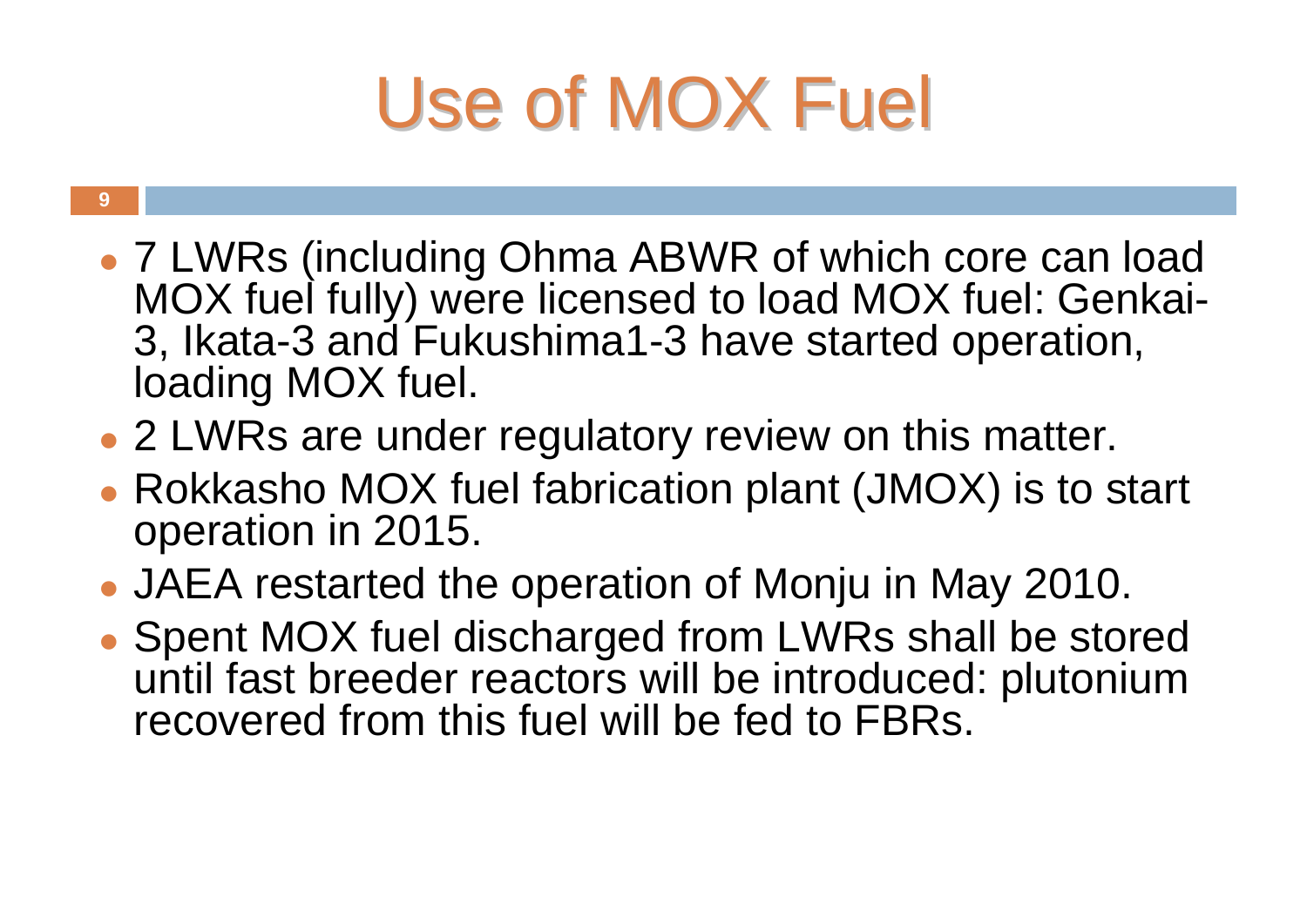# Rokkasho Reprocessing Plant

- The completion of commissioning test has been delayed due to a series of trouble in establishing operational procedure of the joule-heating ceramic glass-melter in the high-level waste vitrification line.
- AEC is recommending the JNFL to go steadily, overcoming the difficulties that come from the insufficient understanding of the effect on its operation of insolvable electricity conducting impurity of which density increases in accordance with the increase in the burn up of fuel processed.
- The JNFL recently announced that the revised completion date is October 2010, based on the analysis of the result of a series of mock-up test and other measurements and studies with a view to establishing the operating procedure of the melter.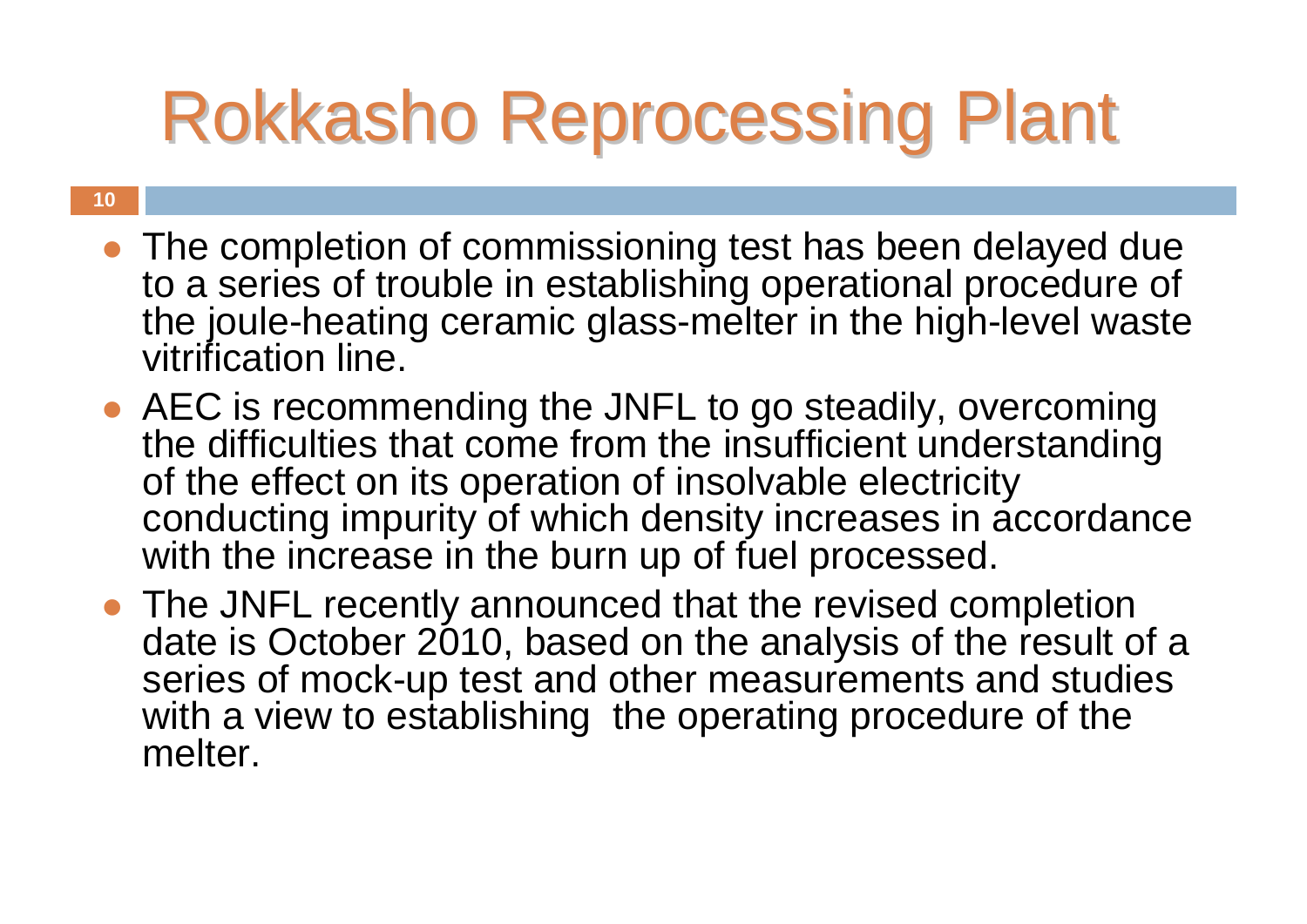## High-Level Radioactive Waste Disposal

R&D activity is promoted by the IAEA with a view to developing technical basis for the disposal project by NUMO and for safety regulations.

### **ACTIVITIES:**

- ¾ R&D for engineering technology and safety assessment methods
- ¾ Development of integrated methods for characterizing the deep geological environment
- ¾Development of technical knowledge basis

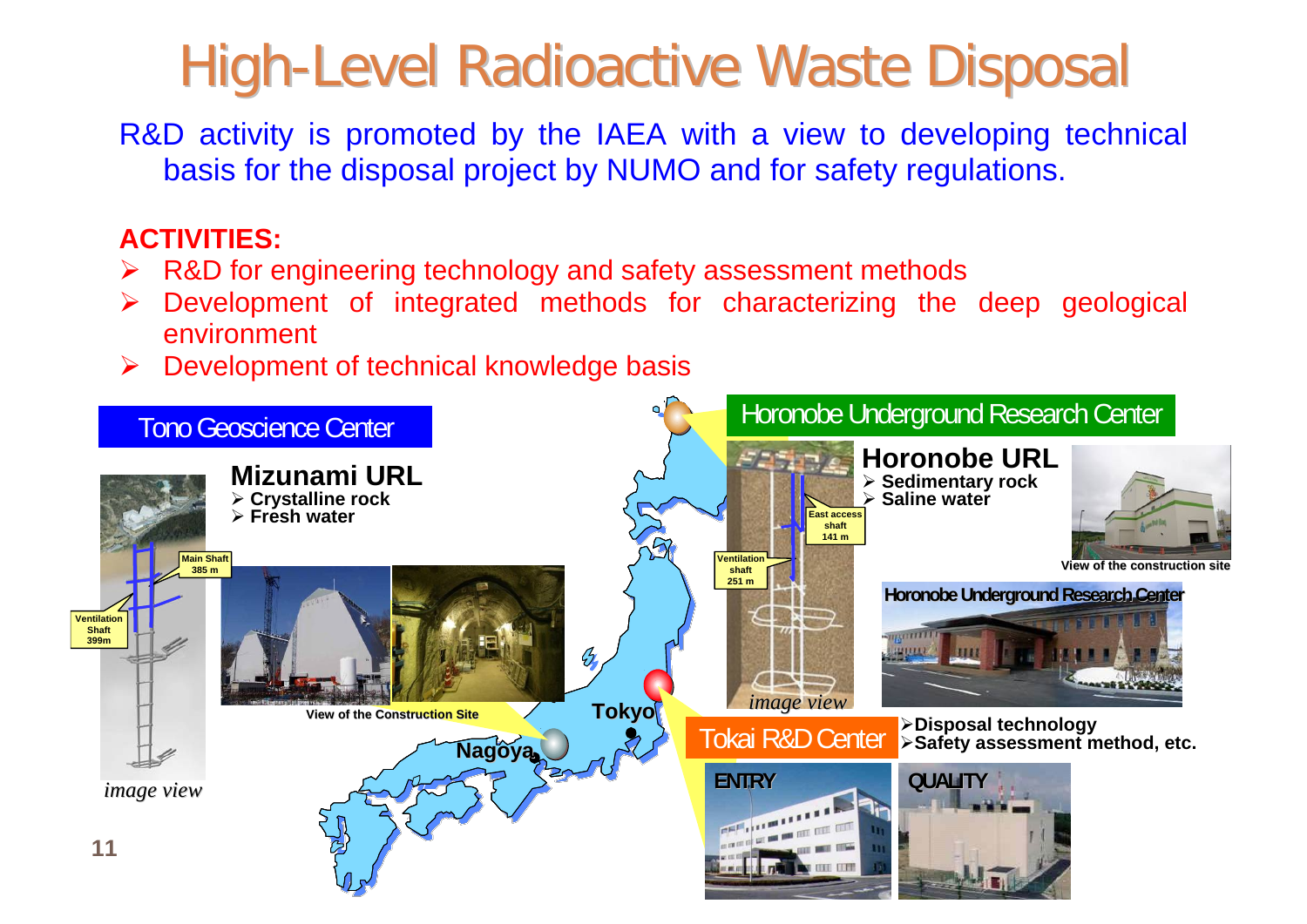# Siting of a HLW Disposal Facility

- In 2004, the NUMO, an organization authorized to promote the disposal activity, started to invite mayors of municipalities to apply for site suitability investigation.
- However, so far no mayor has successfully applied: in one case a mayor who applied was defeated in the election due to rally with such an appeal as "Can you and your posterity live with 40,000 highly radioactive canisters each of which has radioactivity equivalent to 30 Atomic Bombs dropped on Hiroshima-city".
- The Government as well as the NUMO has started to strengthen public information activities on the safety and the importance of the disposal facility at both national and municipal levels, taking into consideration lessons learned from this case.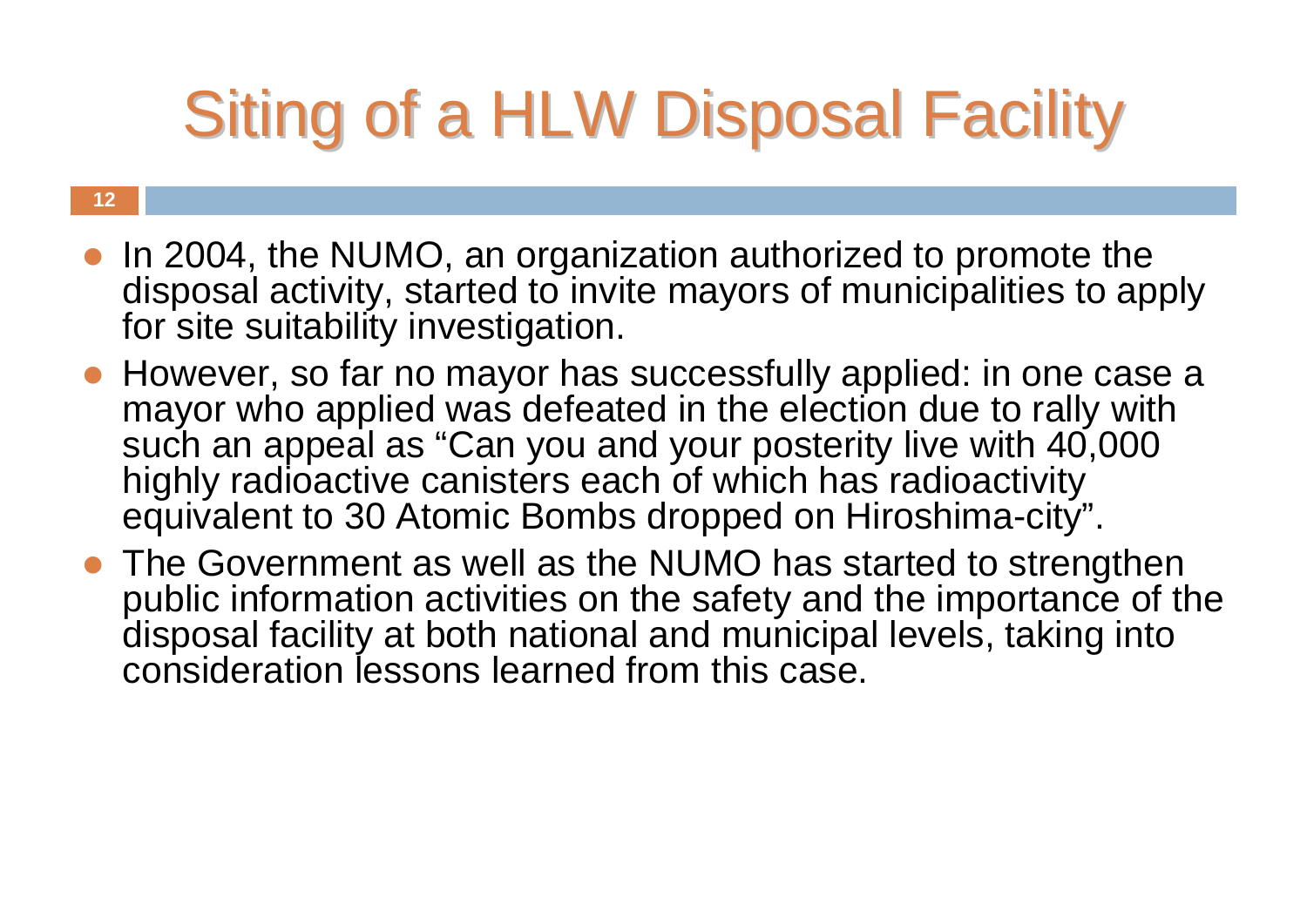### Innovative Nuclear Technology Development Roadmap

### (1) **Short and Medium-term R&D term R&D**

| 2000                                                     | 2010                                               | 2020                                              | 2030                              | 2040                                                                                   | 2050 |
|----------------------------------------------------------|----------------------------------------------------|---------------------------------------------------|-----------------------------------|----------------------------------------------------------------------------------------|------|
| <b>Effective use</b><br>of Existing<br><b>Facilities</b> |                                                    | ▼initial plants 40 years progress                 | Vinitial plants 60 years progress | Seismic design back check<br><b>Ageing Management</b><br>. Higher availability factors |      |
| <b>Nuclear Fuel Cycle</b><br>technology                  | • Uranium enrichment<br>• Spend Fuels Reprocessing | · Radioactive waste treatment<br>·Decommissioning | $\bullet$ 2030s;                  | <b>Start disposal of High Level Radioactive Waste</b>                                  |      |

### (2)**Medium-term R&D term R&D**

**Next generation light-water reactor**

・ For replacing aged domestic plants ・ Fro global standard of G III+++

#### **Small and Medium Sized Reactor**

**MaII and MedIUM SIZed Reactor**<br>Improve economy through integration & modularization **integration** integration and modular the overseas market

and lowering of maintenance costs

### (3) **Medium-term R&D on nuclear hydrogen production technology term R&D on nuclear hydrogen production technology**

#### **Innovative nuclear hydrogen production system technology**<br>HTTR HTTR HTTR Electromance evaluation through develop



(O-arai,Ibaraki) '98 initial criticality ・ Performance evaluation through development of pilot plant using industry materials

CO2-free hydrogen production、economic、large-scale stable

・Safety、 Economy 、Reliability

HTTR: High Temperature Engineering Test Reactor

### (4) **Long-term R&D term R&D**

**"Monju" Prototype Reactor** (Tsuruga, Fukui) '94 initial criticality Now in preparation of restart "Joyo" Test Reactor (O-arai, Ibaraki) '77 initial criticality、 Now operating **Fast Breeder Reactor and Its Fuel Cycle Technology**



**Fusion reactor technology Prototype Reactor <b>International Thermonuclear** Prototype Reactor **Experimental Reactor**(**ITER**)

**Demonstration Reactor**



**Commercial Reactor**

### (5) **Generic R&D : Innovation in nuclear science & engineering Generic R&D : Innovation in nuclear science & engineering**

**Nuclear safety**・**nonproliferation technology**

**13Basic nuclear science and technology** 

**Development of innovative material for energy technology innovation**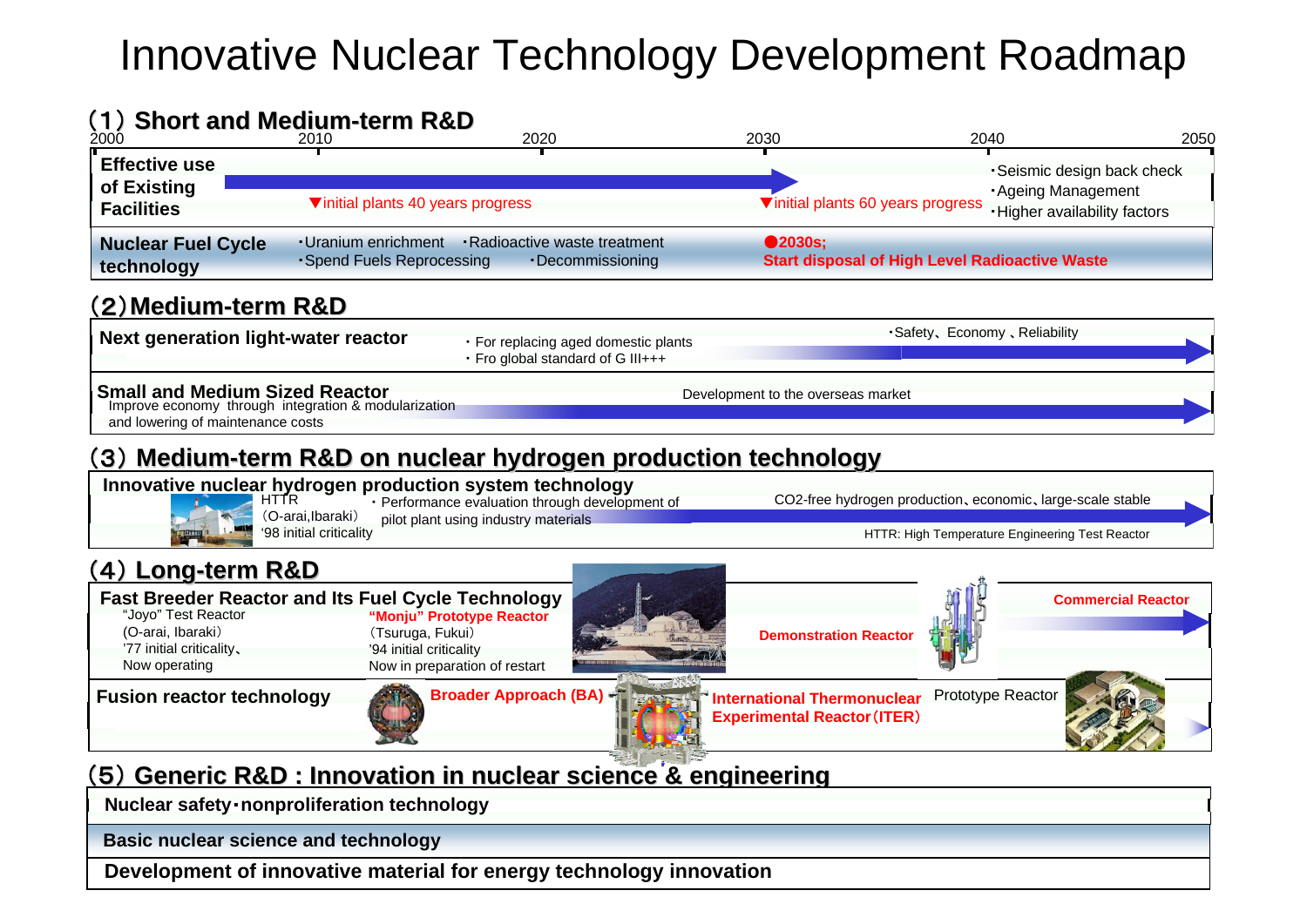### FR Cycle Development Program in JAPAN

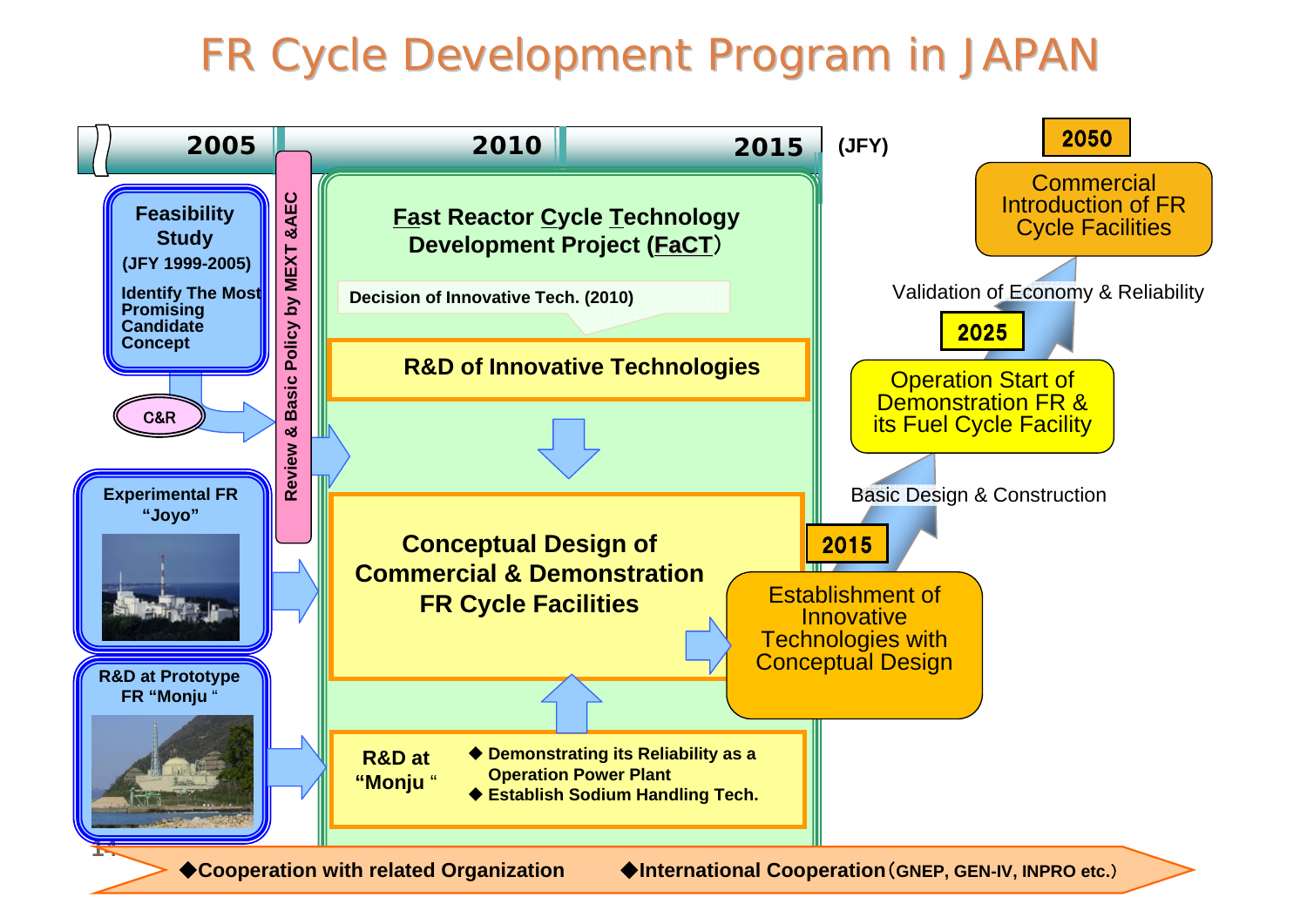## **International Cooperation and Trade: Objectives and Actions**

#### **15**

**Objective 1**: Shape international environment for safe, secure, safeguarded and sustainable nuclear energy use in the world

- $\Box$  The activities of the IAEA, NEA, IFNEC for nurturing and maintaining international regime for such nuclear energy use:
- **<u>E</u>** Facilitate the capacity building and human resource development in new comer countries:
- **Objective 2**: Promote mutually beneficial bi- and multilateral cooperative activities with a view to effective and efficient execution of nuclear energy R&D activities:
- $\Box$ GIF, ITER, INPRO, Japan-France cooperation etc,
- **Objective 3**: Shape environment for Japanese nuclear firms to be able to export nuclear materials, manufactured products and information:
	- **D** Conclude nuclear agreement:
	- **E** Establish one-stop interface for emerging countries to be able to consult on the contents of trade with team-Japan.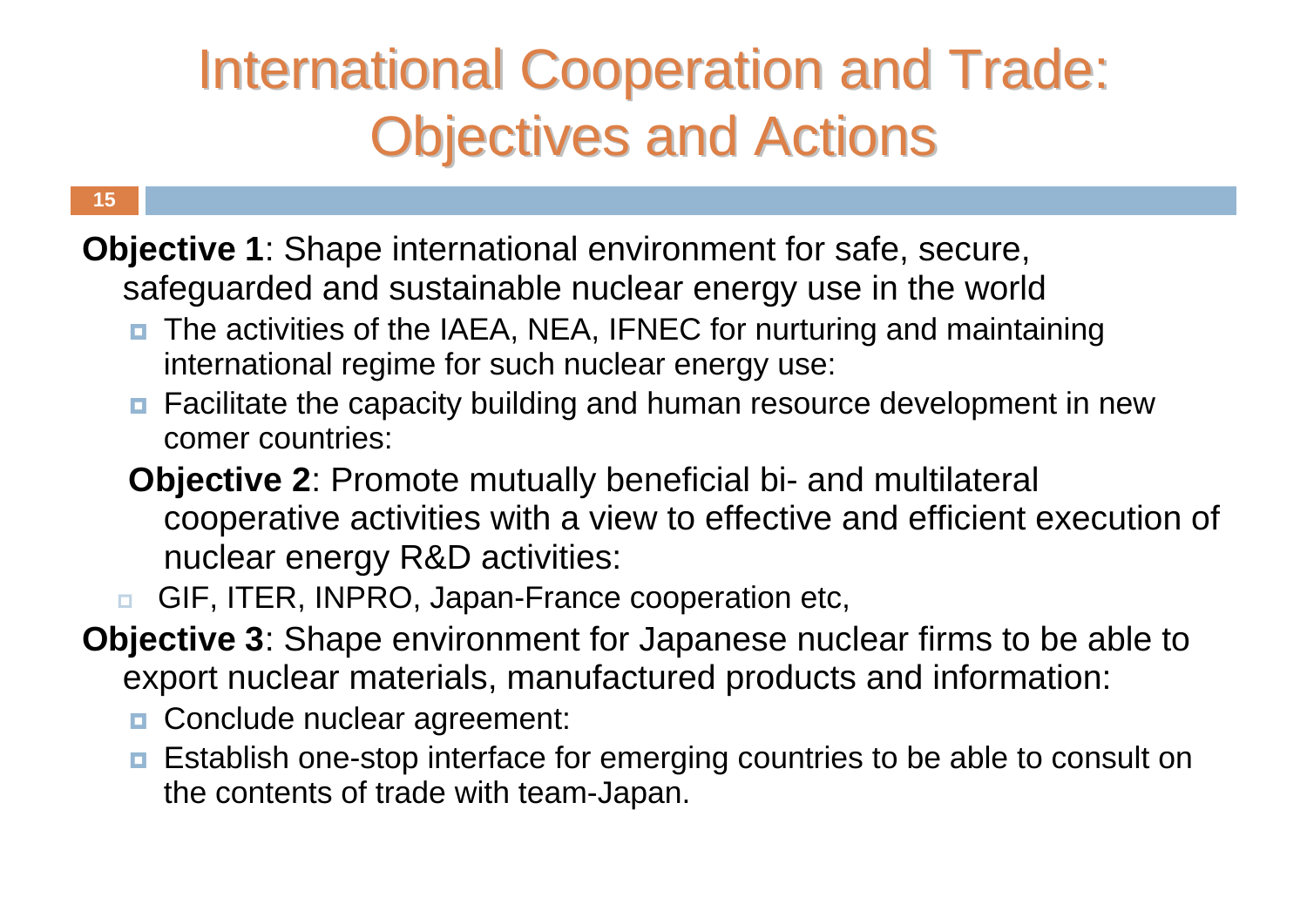# **Oversea Business of Japanese Nuclear Industry**

z Japanese nuclear industry has completed many NPP construction projects in Japan on time and on budget, in cooperation with electric utilities, supplying high quality systems and components.

- The industry has also supplied high-quality components of LWRs like SG to the global market.
- Now AEC suggests the industry to pursue also, in cooperation<br>with electric utilities, the construction of NPPs in foreign<br>countries, sharing with foreign operators the organizational<br>culture to value quality, a sense of
- The AEC has also proposed Government to arrange measures to reduce the financial risk accompanied with oversea business and pursue the inclusion of nuclear energy in the flexibility mechanisms of the Post-Kyoto Regime.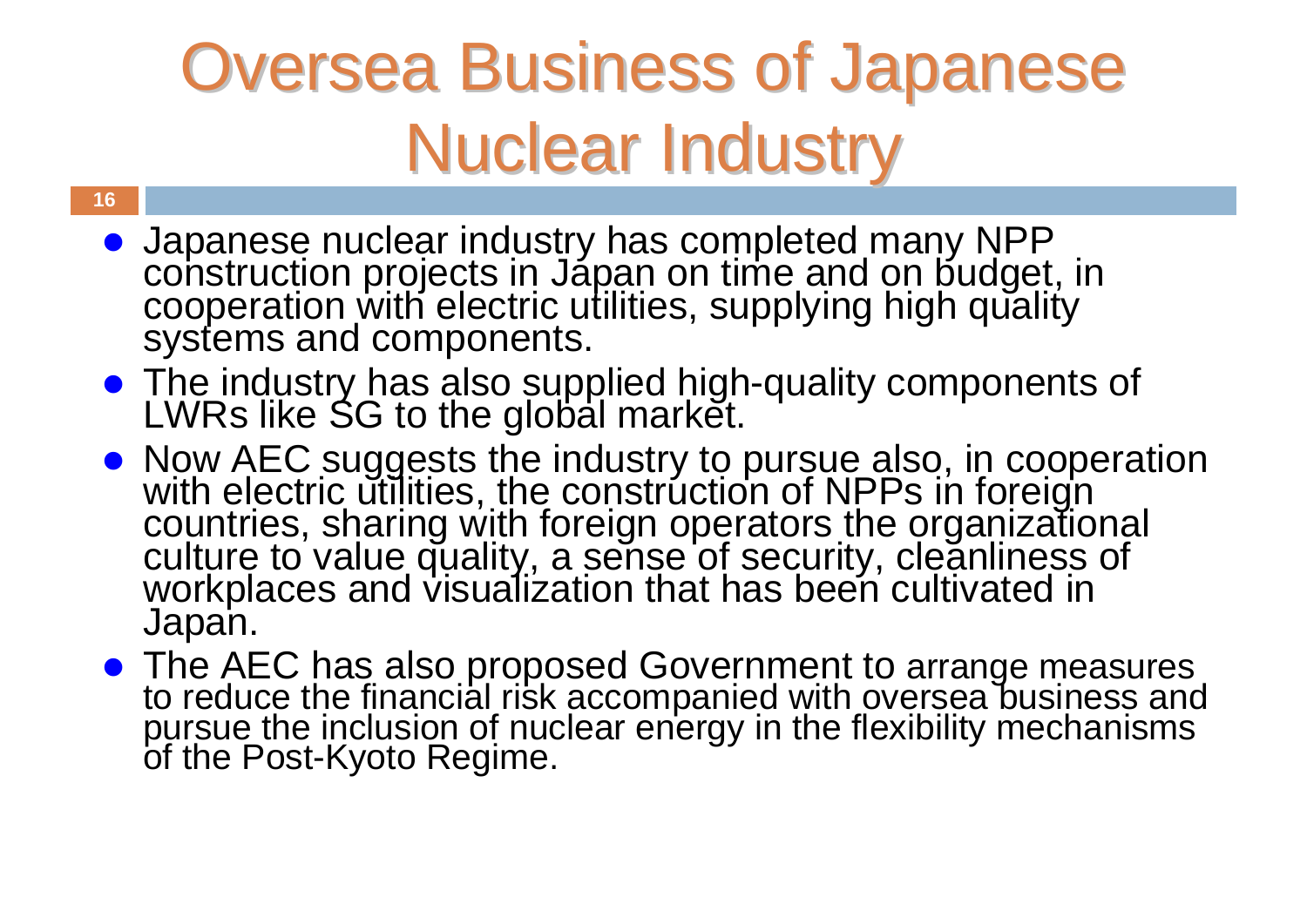Backup Slide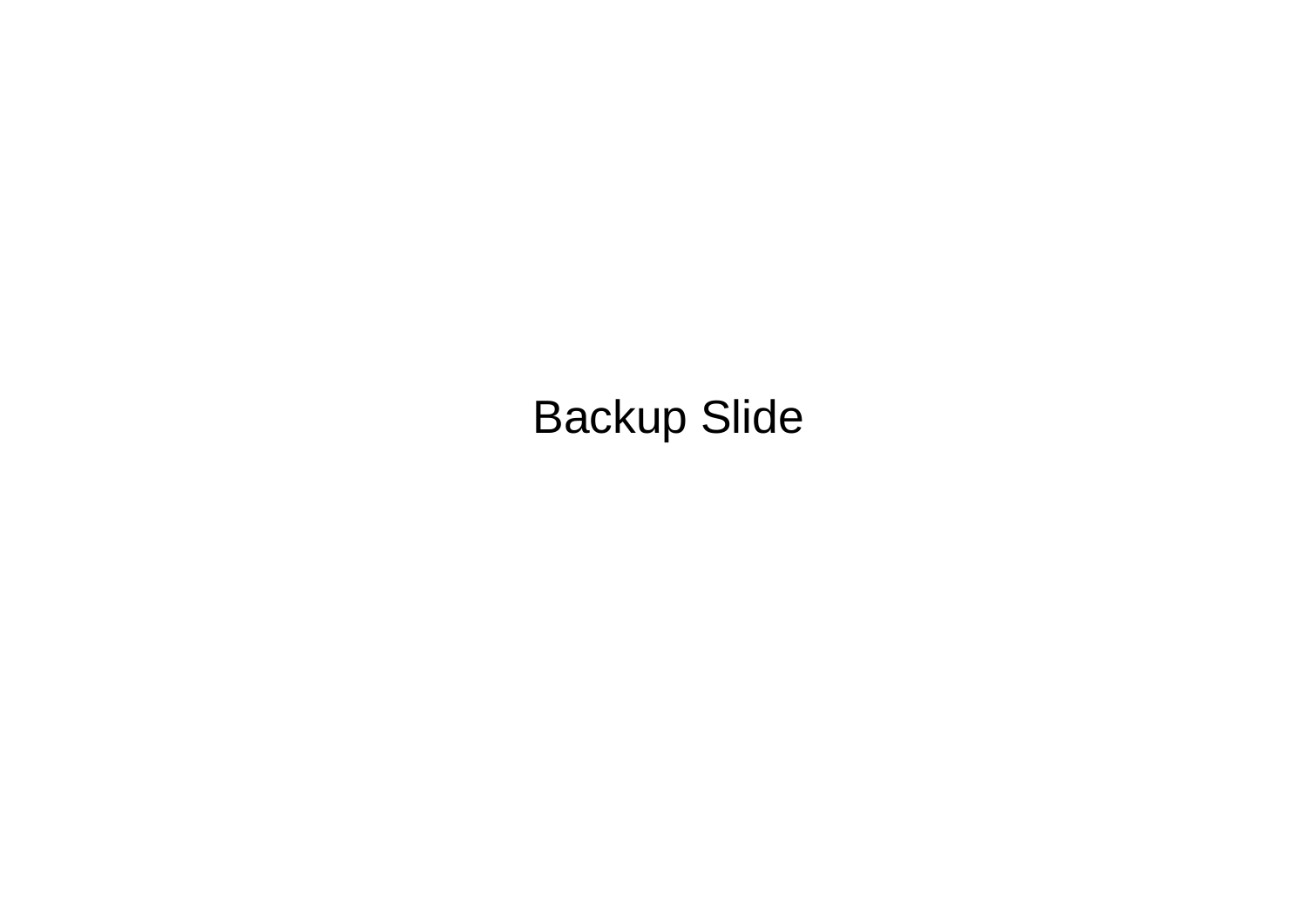# Lessons Learned From the Seismic Event of Kashiwazaki-Kariwa NPP

- Need for using "a **fault model**" in which not only the source characteristics (number of asperities, their sizes and locations on the fault ) but also the propagation characteristics of crust geological structure (such as folding structure) and the site characteristics (such as low velocity sediment layers in the free base stratum under the plant) are considered.
- Need for reviewing the appropriateness of aseismic design of non-safety grade systems, structures and components from the viewpoint of business continuity risk.